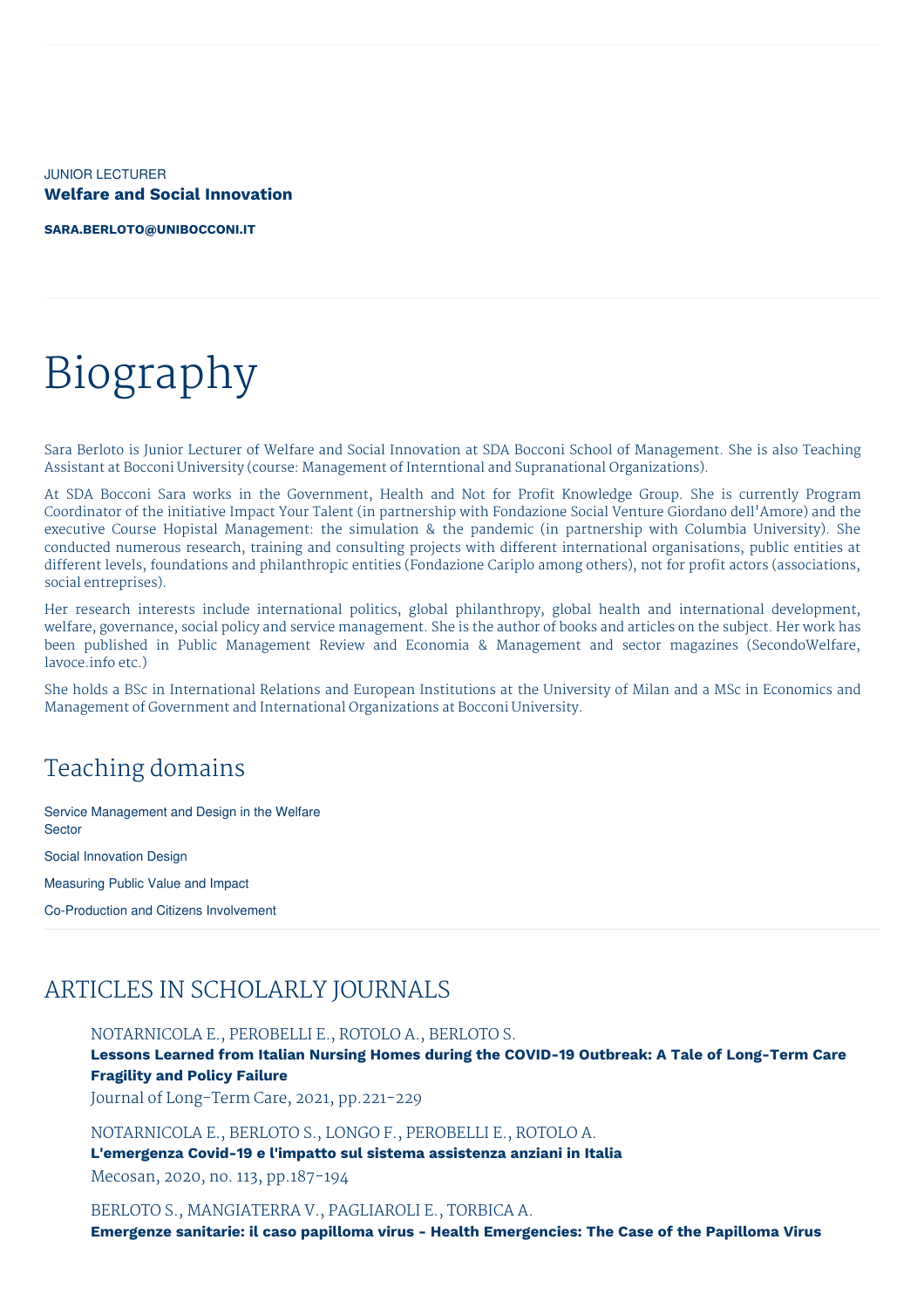Economia & Management, 2020, no. 3, pp.28-31

BERLOTO S., LONGO F., MEDA F. **Le cure palliative in Italia: una fotografia del settore** Mecosan, 2020, no. 116, pp.89-111

BERLOTO S., LONGO F., NOTARNICOLA E., PEROBELLI E., ROTOLO A.

Se gli anziani diventano uno stimolo per un nuovo welfare - Old Age as Stimulus for a New Form of **Welfare**

Economia & Management, 2020, no. 3, pp.59-62

NOTARNICOLA E., BERLOTO S., PEROBELLI E.

**Social Innovation in social care services: actors and roles in the innovation process** Public Management Review, 2020, vol.24, no. 2, pp.182-207

## RESEARCH MONOGRAPHS

NOTARNICOLA E., BERLOTO S., FOSTI G., PEROBELLI E., RICCIUTI E.

**Osservatorio sul cambiamento delle amministrazioni pubbliche (OCAP 2019). Il cambiamento nel welfare locale. Lezioni per il riposizionamento dei servizi pubblici** Egea, Milano, Italy, 2019

# CONTRIBUTION TO CHAPTERS, BOOKS OR RESEARCH MONOGRAPHS

BERLOTO S., LONGO F., NOTARNICOLA E., PEROBELLI E., ROTOLO A.

**Anziani e demenze: rete socio-sanitaria e sociale e stato di implementazione dei Piani Regionali Demenze** in *Rapporto OASI 2021*

Cergas (Eds),Egea, chap. 5, pp.219-257, 2021

BARBIERI M., BERLOTO S. **Adozioni** in *La tutela dei minori a Milano. Una prospettiva di sistema* Barbieri M., Giacomelli G. (Eds),Egea, chap. 4, pp.95-123, 2021

BERLOTO S. **Contemporaneità o retaggio partecipativo: a cosa serve il community building?** in *Community Building: Logiche e Strumenti di Management - Comunita', Reti Sociali e Salute* F. Longo, F. Barsanti(Ed), Egea, chap. 2, pp.45-61, 2021

BERLOTO S., NOTARNICOLA E., PEROBELLI E.

**L'invecchiamento: un fenomeno che riguarda tutte le persone e influenza gli ecosistemi cittadini** in *Sapessi come è strano…invecchiare a Milano! Vite, società ed economie ridisegnate dalla longevità* A. Rotolo, E. Donati (Eds),Egea, chap. 1, pp.17-29, 2021

#### ROTOLO A., BERLOTO S., PEROBELLI E.

La città di Milano nell'era post Covid-19: un nuovo ruolo per le generazioni Silver (e non solo) in Sapessi *come è strano…invecchiare a Milano! Vite, società ed economie ridisegnate dalla longevità* A. Rotolo, E. Donati (Eds),Egea, chap. 4, pp.65-71, 2021

#### BERLOTO S., NOTARNICOLA E.

Trend generali in tema di tutela dei minori in La tutela dei minori a Milano. Una prospettiva di sistema Barbieri M., Giacomelli G. (Eds),Egea, chap. 1, pp.3-24, 2021

BERLOTO S., LONGO F., NOTARNICOLA E., PEROBELLI E., ROTOLO A.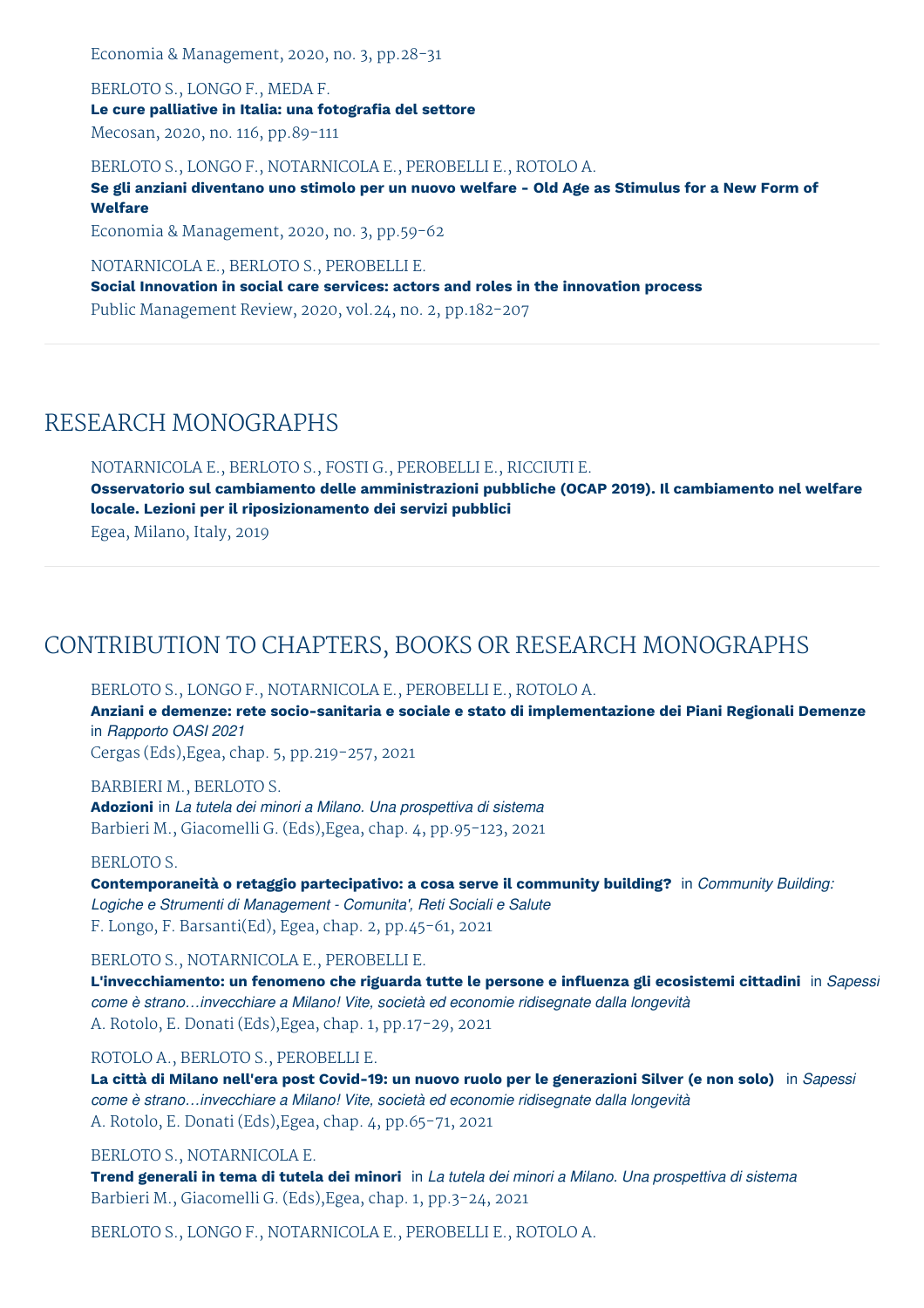**Il settore sociosanitario per gli anziani a un bivio dopo l'emergenza Covid-19: criticità consolidate e prospettive di cambiamento** in *Rapporto OASI 2020*

CERGAS (Eds),Egea, chap. 5, pp.203-236, 2020

#### BERLOTO S., PEROBELLI E.

Dalla Silver Economy al settore LTC in Italia: dati, sviluppi e tendenze in atto in Il futuro del settore LTC : *prospettive dai servizi, dai gestori e dalle policy regionali : 2° rapporto Osservatorio Long Term Care* Fosti Giovanni, Notarnicola Elisabetta (Eds),Egea, chap. 2, pp.17-53, 2019

BERLOTO S., FOSTI G., LONGO F., NOTARNICOLA E., PEROBELLI E., ROTOLO A.

La rete dei servizi di LTC e le connessioni con l'ospedale: quali soluzioni per la presa in carico degli anziani **non autosufficienti?** in *Rapporto Oasi 2019. Osservatorio sulle aziende e sul sistema sanitario italiano* CERGAS (Eds),Egea, chap. 5, pp.179-220, 2019

## ARTICLES IN NATIONAL/INTERNATIONAL NEWSPAPERS

BERLOTO S., COMAS HERRERA A., NOTARNICOLA E., PEROBELLI E., ROTOLO A. **Morti da Covid-19 nelle Rsa: tutto quello che non sappiamo** lavoce.info, 12 June, 2020

### **OTHER**

BERLOTO S., NOTARNICOLA E., PEROBELLI E., ROTOLO A. **Italy: Estimates of mortality of nursing home residents and staff linked to the COVID-19 pandemic** 2020, LTCcovid.org, International Long-Term Care Policy Network, CPEC-LSE, Italy

NOTARNICOLA E., BERLOTO S., PEROBELLI E., ROTOLO A. **Emergenza Coronavirus nelle RSA: la parola ai numeri ufficiali** 2020, Percorsi di secondo welfare, Italy

BERLOTO S., NOTARNICOLA E., PEROBELLI E., ROTOLO A. **Italy and the COVID-19 long-term care situation** 2020, LTCcovid.org, International Long-Term Care Policy Network, CPEC-LSE

ROTOLO A., BERLOTO S., NOTARNICOLA E., PEROBELLI E. **L'emergenza Covid-19 e l'urgenza di innovazione digitale per il welfare italiano** 2020, Percorsi di secondo welfare, Italy

BERLOTO S., NOTARNICOLA E., PEROBELLI E., ROTOLO A. **Report on COVID-19 and Long-Term Care in Italy: lessons learned from an absent crisis management** 2020, LTCcovid.org, International Long-Term Care Policy Network, CPEC-LSE

PEROBELLI E., ROTOLO A., NOTARNICOLA E., BERLOTO S. **Anziani: le prospettive per il settore socio-sanitario oltre la pandemia** 2020, Percorsi di secondo welfare, Italy

## PROCEEDINGS/PRESENTATIONS

BERLOTO S., LONGO F., NOTARNICOLA E., PEROBELLI E., ROTOLO A.